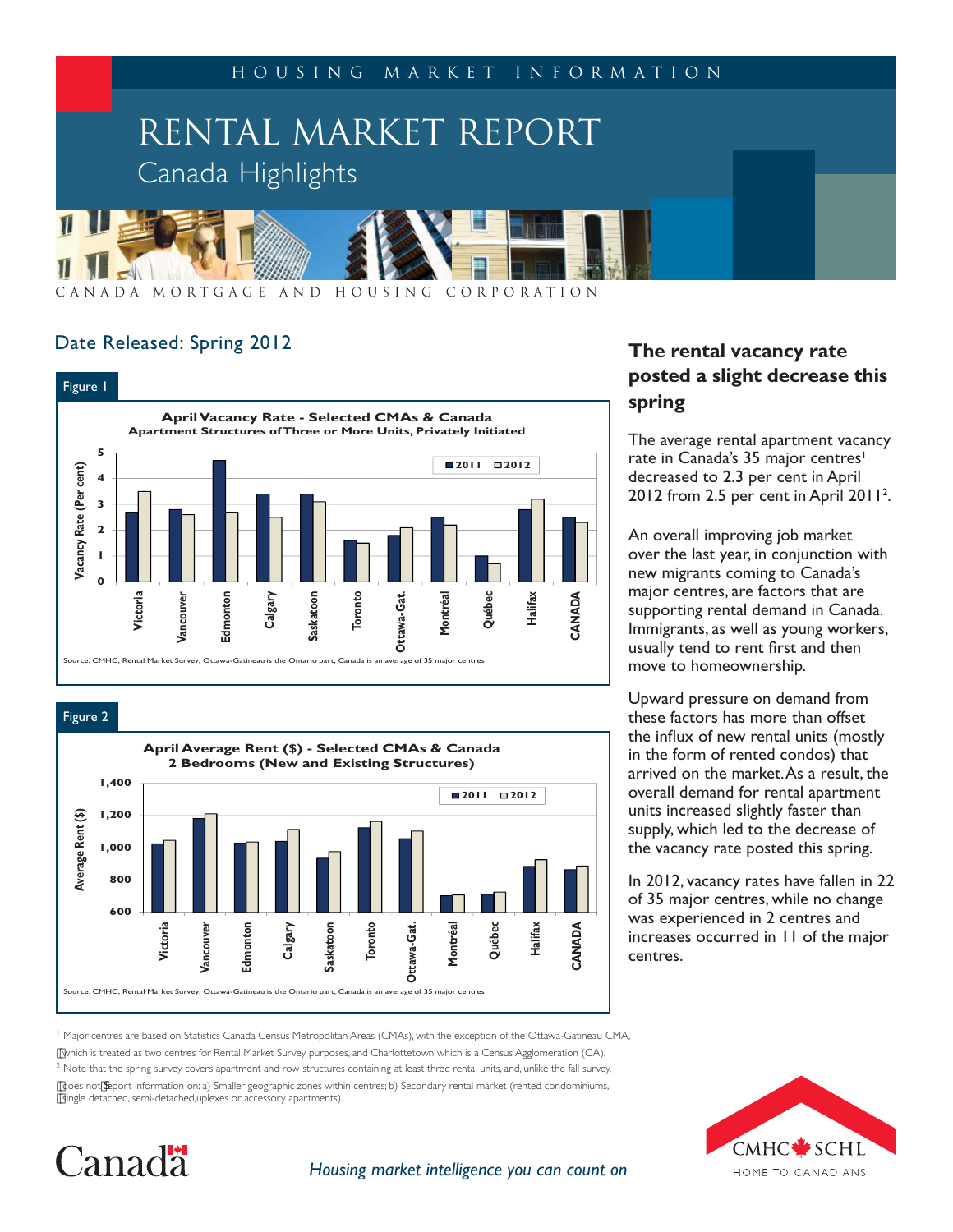#### **Vacancy rates comparison across Canada**

The major centres with the lowest vacancy rates in April 2012 were Regina (0.6 per cent), Québec and Saguenay (0.7 per cent) and Guelph (1.0 per cent). The major centres with the highest vacancy rates were Saint John (8.4 per cent), Windsor (7.7 per cent), Kelowna (5.2 per cent) and Moncton and Charlottetown (5.0 per cent).

Provincially, the lowest vacancy rates were in Manitoba (1.2 per cent), Saskatchewan (2.1 per cent) Quebec (2.2 per cent) and Ontario (2.3 per cent). The provinces with the highest vacancy rates were New Brunswick (6.2 per cent), Prince Edward Island (4.8 per cent) and Nova Scotia and British Columbia (3.4 per cent).

#### **Average monthly rents for two-bedroom apartments**

The Canadian average two-bedroom rent in new and existing structures was \$887 in April 2012.

The highest average monthly rents for two-bedroom apartments in Canada's major centres were in Vancouver (\$1,210), Toronto (\$1,164), Calgary (\$1,113), Ottawa-Gatineau (Ontario part \$1,104), Victoria (\$1,046), and Edmonton (\$1,036). These are the only major centres with average rents at or above \$1,000 per month. The lowest average monthly rents for twobedroom apartments were in Trois-Rivières (\$543), Saguenay (\$553) and Sherbrooke (\$581).

Provincially, the highest average monthly rents were in Alberta (\$1,055), British Columbia (\$1,036) and Ontario (\$1,014). The lowest monthly rents were in Quebec

(\$677), New Brunswick (\$696) and Newfoundland and Labrador (\$727).

As stated in the Technical Note on page 5, year-over-year comparisons of average rents can be slightly misleading because rents in newly built structures tend to be higher than in existing buildings. Excluding new structures provides a better indication of actual rent increases paid by tenants.

Overall, the average rent for twobedroom apartments in existing structures across Canada's 35 major centres increased 2.2 per cent between April 2011 and April 2012, the same level that was posted the previous year.

The major centres with the largest increase in average rent were St. John's (7.4 per cent), Winnipeg (5.4 per cent), Regina (5.2 per cent) and Calgary (5.0 per cent). These increases reflect in part the tight rental market conditions prevailing in these CMAs. Average rents in existing structures did not decrease in any of the 35 major centres.

#### $\boldsymbol{\mathsf{A}}$ vailability rates' slightly **increased nationally**

The average rental apartment availability rate in Canada's 35 major centres was 4.4 per cent in April 2012, slightly up from 4.3 per cent in April 2011.

Availability rates were highest in Windsor (9.3 per cent), Saint John (8.8 per cent), Sherbrooke (8.0 per cent), Peterborough (7.4 per cent) and London (7.0 per cent). The lowest rates were in Regina (1.1 per cent), Winnipeg (1.5 per cent) and Thunder Bay and Toronto (3.1 per cent).

Provincially, the highest availability rates were in New Brunswick (6.6 per cent) and Prince Edward Island (5.9 per cent). The provinces with the lowest availability rates were Manitoba (1.5 per cent), Newfoundland and Labrador (3.2 per cent) and Saskatchewan (3.3 per cent).

#### Cautionary Note

In the analysis, comparisons between the results of the October 2011 Rental Market Survey and the April 2012 survey have been avoided. A key reason for this is that changes in rents, vacancy rates, and availability rates between the spring and the fall may not be solely attributable to changes in rental market conditions; they could also reflect seasonal factors. For example, if more people tend to move in the spring than in the fall, it could have an impact on vacancy and availability rates as well as the level of rents. Alternatively, in centres where there are a significant number of university students, vacancy and availability rates could be higher in the spring if students move home for the summer. To the extent that these types of seasonal variations exist, comparing results from the spring and fall Rental Market Surveys could lead to incorrect conclusions about trends in rental market conditions. To avoid this, analysis is limited to the results of our spring Rental Market Survey, comparing results for 2011 and 2012, as well as different centres across Canada.

<sup>1</sup> A rental unit is considered available if the unit is vacant (physically unoccupied and ready for immediate rental), or if the existing tenant has given or received notice to move and a new tenant has not signed a lease.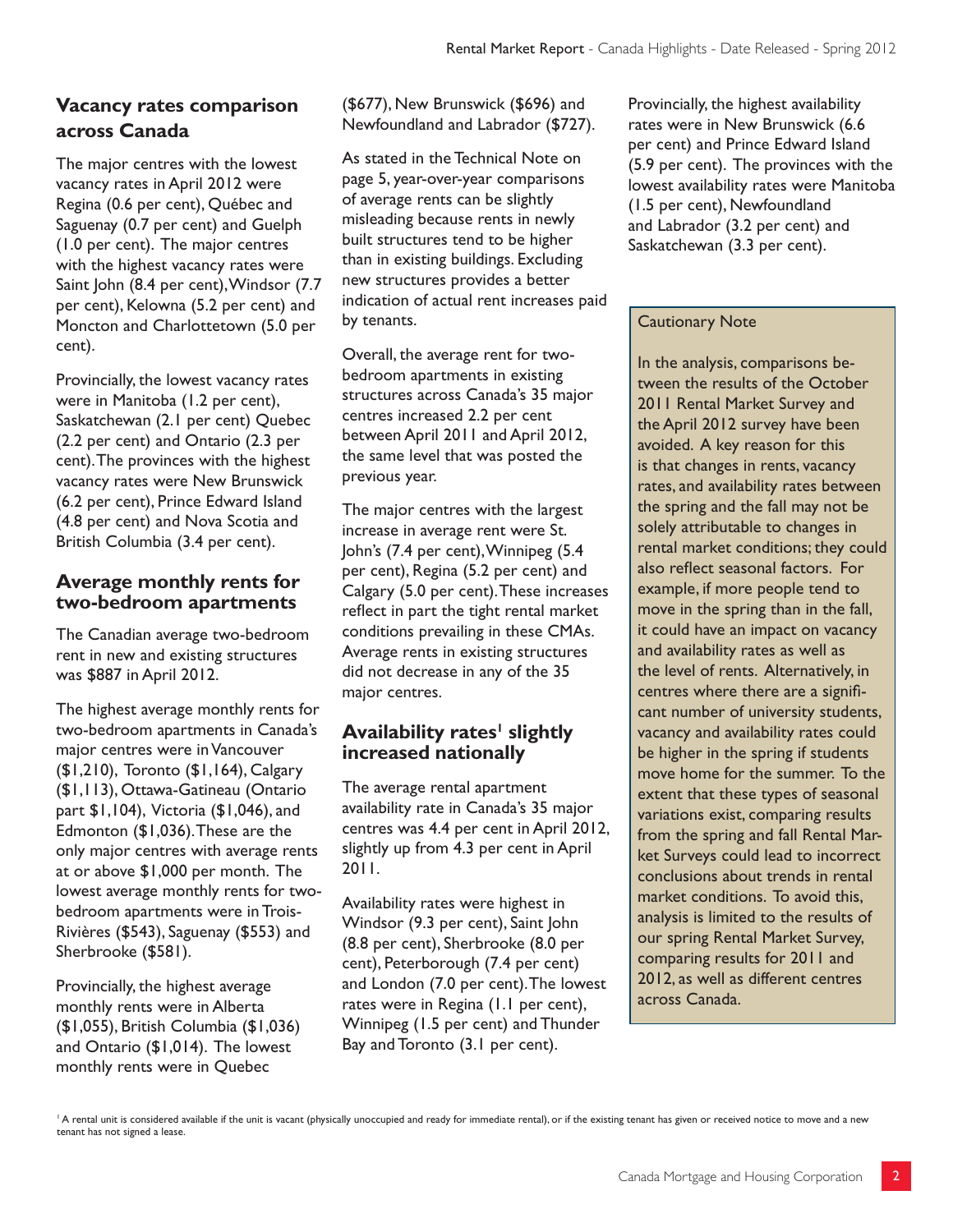| <b>1.0 Rental Market Indicators</b>                              |                          |                  |                               |                  |                                                                           |                  |  |                                                                                                                                        |                         |  |  |
|------------------------------------------------------------------|--------------------------|------------------|-------------------------------|------------------|---------------------------------------------------------------------------|------------------|--|----------------------------------------------------------------------------------------------------------------------------------------|-------------------------|--|--|
| Privately Initiated Apartment Structures of Three Units and Over |                          |                  |                               |                  |                                                                           |                  |  |                                                                                                                                        |                         |  |  |
| <b>Provinces and Major Centres'</b>                              |                          |                  |                               |                  |                                                                           |                  |  |                                                                                                                                        |                         |  |  |
| <b>Centres</b>                                                   | <b>Vacancy Rates (%)</b> |                  | <b>Availability Rates (%)</b> |                  | <b>Average Rent</b><br>2 Bedroom (\$) (New<br>and existing<br>structures) |                  |  | <b>Percentage Change</b><br>of Average Rent<br>Two Bedroom <sup>(2)</sup><br><b>From Fixed Sample</b><br>(Existing structures<br>only) |                         |  |  |
|                                                                  | Apr-11                   | Apr-12           | Apr-11                        | Apr-12           | Apr-11                                                                    | Apr-12           |  | Apr-10<br>to<br>Apr-11                                                                                                                 | Apr-11<br>to            |  |  |
| Newfoundland & Labrador 10,000+                                  | 2.1a                     | 2.7a             | 2.5a                          | 3.2a             | 683a                                                                      | $727$ a          |  | 7.4 c                                                                                                                                  | Apr-12<br>$5.7$ a       |  |  |
| St. John's CMA                                                   | 2.0 a                    | 3.3              | $2.6$ a                       | $3.8$ a          | $744$ a                                                                   | 808 a            |  | 9.0                                                                                                                                    | $7.4$ a<br>$\mathbb{C}$ |  |  |
| Prince Edward Island 10,000+                                     | 4.5 b                    | 4.8              | 5.6 b                         | 5.9 b            | 752a                                                                      | 778a             |  | $2.6$ b                                                                                                                                | 2.3 b                   |  |  |
| Charlottetown CA                                                 | 4.9 <sub>b</sub>         | 5.0              | 6.1 b                         | 6.4              | 770a                                                                      | 797a             |  | $2.0$ $\circ$                                                                                                                          | $2.5$ c                 |  |  |
| Nova Scotia 10,000+                                              | 3.0 a                    | 3.4a             | 3.9a                          | 4.3a             | $848$ a                                                                   | 884a             |  | 2.4 b                                                                                                                                  | $2.8$ b                 |  |  |
| Halifax CMA                                                      | $2.8$ a                  | 3.2              | 3.9a                          | 4.3 a            | 885 a                                                                     | $926$ a          |  | 2.4 b                                                                                                                                  | 3.0 b                   |  |  |
| New Brunswick 10,000+                                            | 4.5a                     | 6.2<br>a         | 5.2 a                         | 6.6a             | 672a                                                                      | 696a             |  | 2.3 a                                                                                                                                  | 3.3 b                   |  |  |
| Moncton CMA                                                      | 4.1 b                    | 5.0              | 5.1 b                         | 5.4 b            | $697$ a                                                                   | 721a             |  | 2.3 a                                                                                                                                  | $2.9$ b                 |  |  |
| Saint John CMA                                                   | 4.0 $\vert$              | 8.4              | 4.3 b                         | $8.8$ a          | $653$ a                                                                   | 688 a            |  | 2.8 b                                                                                                                                  | $4.9$ c                 |  |  |
| Québec 10,000+                                                   | 2.4a                     | 2.2a             | 4.7a                          | 4.9 a            | 671a                                                                      | $677$ a          |  | 2.6 b                                                                                                                                  | 1.4a                    |  |  |
| Ottawa-Gatineau CMA (Que. Part)                                  | $2.2$ a                  | $2.1$ a          | 3.5 b                         | 4.0 <sub>b</sub> | 715a                                                                      | 731a             |  | 2.7 b                                                                                                                                  | $1.9$ c                 |  |  |
| Montréal CMA                                                     | $2.5$ a                  | 2.2              | 4.3 b                         | 4.6              | $703$ a                                                                   | 708 a            |  | 2.8 b                                                                                                                                  | 1.7 c                   |  |  |
| Québec CMA                                                       | 1.0 a                    | 0.7              | 2.8 a                         | 4.0 b            | 711a                                                                      | $725$ a          |  | 2.8 a                                                                                                                                  | $^{++}$                 |  |  |
| Saguenay CMA                                                     | 1.9 <sub>b</sub>         | 0.7              | 5.2 b                         | 6.1 b            | $542$ a                                                                   | 553a             |  | $1.8$ c                                                                                                                                | $\ast\ast$              |  |  |
| Sherbrooke CMA                                                   | 3.7 <sub>b</sub>         | 3.6              | $8.7$ a                       | 8.0 b            | $577$ a                                                                   | 581a             |  | $1.4$ d                                                                                                                                | $**$                    |  |  |
| Trois-Rivières CMA                                               | 4.2 b                    | 3.8              | 7.8 b                         | 6.1 b            | $546$ a                                                                   | $543$ a          |  | $2.3$ $\circ$                                                                                                                          | $^{++}$                 |  |  |
| Ontario 10,000+                                                  | 2.5a                     | $2.3$ a          | 4.3 a                         | 4.4a             | 980 a                                                                     | $1,014$ a        |  | 1.9 b                                                                                                                                  | 2.I   a                 |  |  |
| <b>Barrie CMA</b>                                                | 1.9 b                    | 2.0              | 4.0 b                         | 5.7 b            | $976$ a                                                                   | 991a             |  | 1.2 a                                                                                                                                  | 1.5 b                   |  |  |
| <b>Brantford CMA</b>                                             | 3.6 <sub>b</sub>         | 3.3              | 5.1 b                         | 4.7              | 778 a                                                                     | 801 a            |  | 1.3 a                                                                                                                                  | $2.8$ $\circ$           |  |  |
| Greater Sudbury CMA                                              | $3.1 \, c$               | 3.1 <sub>h</sub> | 4.2 b                         | 4.5 b            | 877 a                                                                     | 891a             |  | $2.5$ c                                                                                                                                | $++$                    |  |  |
| Guelph CMA                                                       | 1.9a                     | 1.0              | 4.7 <sub>b</sub>              | 3.2 b            | 892a                                                                      | 908 a            |  | $0.4$ b                                                                                                                                | 1.6 b                   |  |  |
| Hamilton CMA                                                     | 3.5a                     | 2.9              | $5.1$ a                       | $6.5$ a          | $856$ a                                                                   | 876 a            |  | 1.8 b                                                                                                                                  | 1.9 <sub>a</sub>        |  |  |
| Kingston CMA                                                     | 1.7a                     | 1.6              | 3.1 b                         | 3.7 b            | $966$ a                                                                   | 980 <sup>a</sup> |  | 2.4 a                                                                                                                                  | 1.9 <sub>a</sub>        |  |  |
| Kitchener-Cambridge-Waterloo CMA                                 | $1.8$ a                  | 2.0              | $4.7$ a                       | $4.4$ a          | 877 a                                                                     | $904$ a          |  | $1.5$ a                                                                                                                                | $1.9$   a               |  |  |
| London CMA                                                       | $4.7$ a                  | $3.7$ a          | $8.3$ a                       | $7.0$ a          | 873 a                                                                     | 896 a            |  | 1.3 a                                                                                                                                  | $1.4$ a                 |  |  |
| St. Catharines-Niagara CMA                                       | 3.6 b                    | 4.0              | 5.5 b                         | $6.9$ a          | $830$ a                                                                   | 843              |  | 2.0 b                                                                                                                                  | $2.4$ b                 |  |  |
| Oshawa CMA                                                       | 3.0 a                    | 1.9              | $4.5$ a                       | 3.2 a            | $920$ a                                                                   | $944$ a          |  | $1.4$ a                                                                                                                                | $1.6$ a                 |  |  |
| Ottawa-Gatineau CMA (Ont. Part)                                  | $1.8$ a                  | $2.1$ a          | $4.8$ a                       | $5.1$ a          | $1,056$ a                                                                 | $I,IO4$ a        |  | 2.2 b                                                                                                                                  | 3.2 c                   |  |  |
| Peterborough CMA                                                 | $2.3$ a                  | 2.3              | 5.0 b                         | $7.4$ a          | 882 a                                                                     | $915$ a          |  | $1.8$ $\circ$                                                                                                                          | 2.9                     |  |  |
| Thunder Bay CMA                                                  | 2.1 a                    | .8               | 3.1 b                         | 3.1 b            | $762$ a                                                                   | $813$ a          |  | $3.2$ d                                                                                                                                | $3.9$ c                 |  |  |
| <b>Toronto CMA</b>                                               | $1.6$ a                  | 1.5              | 3.0 a                         | $3.1$ a          | $1,124$ a                                                                 | $I, I64$ a       |  | $2.1$ c                                                                                                                                | $1.9$ c                 |  |  |
| Windsor CMA                                                      | $9.4 \text{ a}$          | $7.7$ a          | $11.3$ a                      | 9.3 a            | $761$ a                                                                   | $770$ a          |  | $-0.5$ b                                                                                                                               | $1.4$ a                 |  |  |

The following letter codes are used to indicate the reliability of the estimates:

a - Excellent, b- Very good, c - Good, d - Fair (Use with Caution)

 $**$  Data suppressed to protect confidentiality or data not statistically reliable.

++ Change in rent is not statistically significant. This means that the change in rent is not statistically different than zero (0).

n/u: No units exist in the universe for this category. n/s: No units exist in the sample for this category. n/a: Not applicable.

Please click Methodology or Data Reliability Tables Appendix link for more details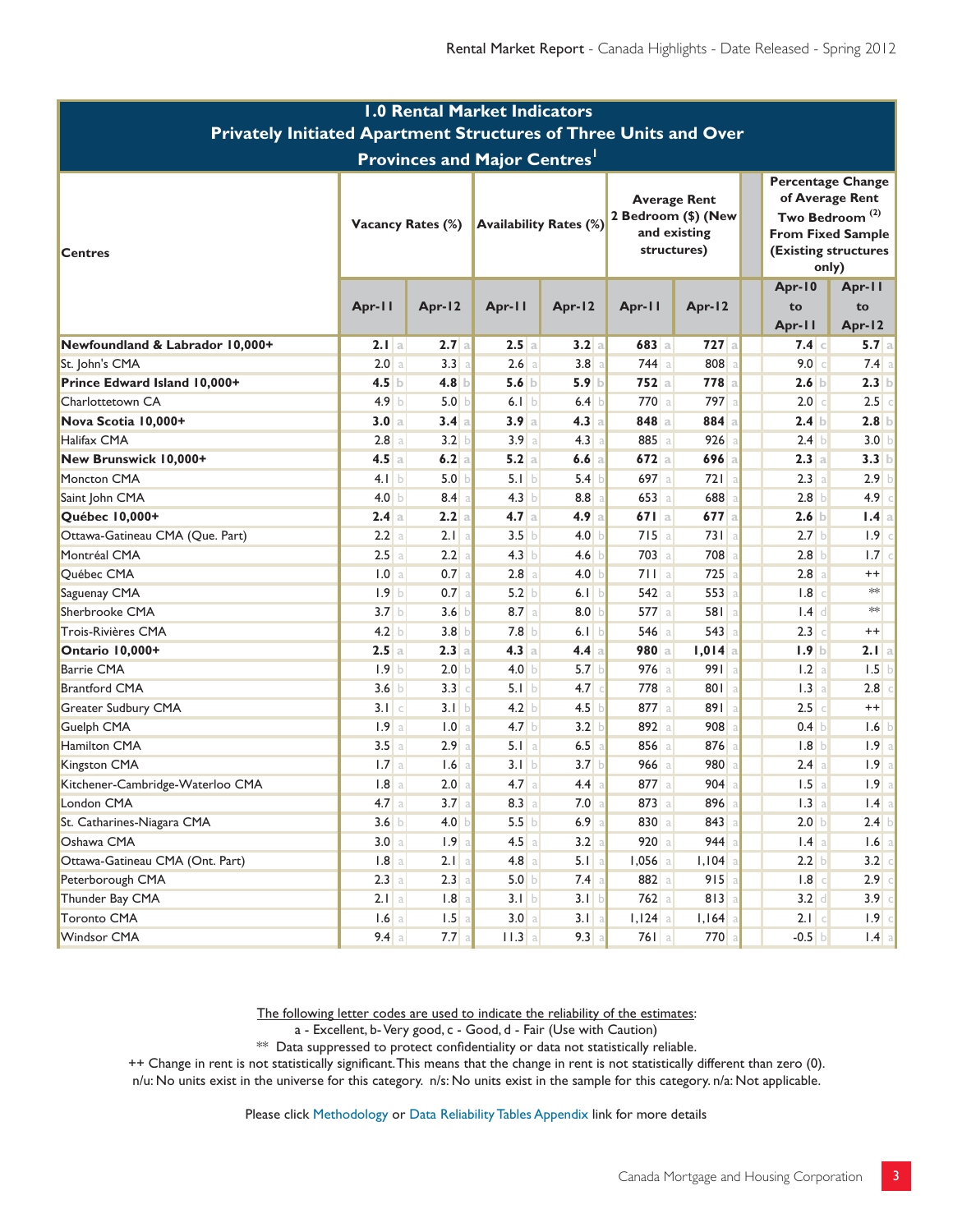| <b>1.0 Rental Market Indicators</b><br>Privately Initiated Apartment Structures of Three Units and Over<br><b>Provinces and Major Centres'</b> |                          |                  |                               |         |                                                                           |           |                                                                                                                                        |                  |  |  |  |
|------------------------------------------------------------------------------------------------------------------------------------------------|--------------------------|------------------|-------------------------------|---------|---------------------------------------------------------------------------|-----------|----------------------------------------------------------------------------------------------------------------------------------------|------------------|--|--|--|
| <b>Centres</b>                                                                                                                                 | <b>Vacancy Rates (%)</b> |                  | <b>Availability Rates (%)</b> |         | <b>Average Rent</b><br>2 Bedroom (\$) (New<br>and existing<br>structures) |           | Percentage Change<br>of Average Rent<br>Two Bedroom <sup>(2)</sup><br><b>From Fixed Sample</b><br><b>(Existing structures</b><br>only) |                  |  |  |  |
|                                                                                                                                                |                          |                  |                               |         |                                                                           |           | Apr-10                                                                                                                                 | Apr-11           |  |  |  |
|                                                                                                                                                | Apr-11                   | Apr-12           | Apr-11                        | Apr-12  | Apr-11                                                                    | Apr-12    | to<br>Apr-11                                                                                                                           | to<br>Apr-12     |  |  |  |
| Manitoba 10,000+                                                                                                                               | 0.7 a                    | 1.2a             | 1.2a                          | 1.5a    | $822$ a                                                                   | 876a      | $3.2$ c                                                                                                                                | 5.2 b            |  |  |  |
| <b>Winnipeg CMA</b>                                                                                                                            | $0.7$ a                  | 1.2<br>a         | 1.1 a                         | 1.5a    | 843a                                                                      | 901a      | 3.2 c                                                                                                                                  | 5.4 b            |  |  |  |
| Saskatchewan 10,000+ (3)                                                                                                                       | 2.5a                     | 2.1 a            | 3.7a                          | 3.3a    | 883 a                                                                     | $933$ a   | 4.3 a                                                                                                                                  | $4.6$ a          |  |  |  |
| Regina CMA                                                                                                                                     | $0.7$ a                  | 0.6              | 1.7a                          | $1.1$ a | 897 a                                                                     | 948       | 5.4 a                                                                                                                                  | $5.2$ b          |  |  |  |
| Saskatoon CMA                                                                                                                                  | 3.4 a                    | 3.1 b            | $5.1$ a                       | 5.3 a   | 936a                                                                      | $976$ a   | 3.3 b                                                                                                                                  | $2.7$ b          |  |  |  |
| Alberta 10,000+ (4)                                                                                                                            | 4.7a                     | 3.0 <sub>b</sub> | 6.2a                          | 4.4 a   | $1,029$ a                                                                 | $1,055$ a | 0.8 a                                                                                                                                  | 3.1 b            |  |  |  |
| Calgary CMA                                                                                                                                    | 3.4 b                    | 2.5<br>a         | 5.2 b                         | 4.0 b   | $1,040$ a                                                                 | $1,113$ a | $^{++}$                                                                                                                                | $5.0$ $\circ$    |  |  |  |
| <b>Edmonton CMA</b>                                                                                                                            | 4.7 <sub>b</sub>         | 2.7 <sub>b</sub> | 6.2 a                         | 4.2 b   | $1,029$ a                                                                 | $1,036$ a | $0.5$ b                                                                                                                                | 2.2 a            |  |  |  |
| British Columbia 10,000+                                                                                                                       | 3.7a                     | 3.4 a            | 4.8 a                         | 4.7a    | $1,015$ a                                                                 | $1,036$ a | 2.1 b                                                                                                                                  | $2.3$ a          |  |  |  |
| Abbotsford-Mission CMA                                                                                                                         | $6.6$ a                  | 4.9<br>a         | $8.1$   a                     | $6.1$ a | 797 a                                                                     | 799 a     | 1.9a                                                                                                                                   | $0.6$ a          |  |  |  |
| Kelowna CMA                                                                                                                                    | $6.6$ a                  | 5.2              | 8.0 a                         | 6.2 a   | 920a                                                                      | 911a      | $^{++}$                                                                                                                                | $^{++}$          |  |  |  |
| Vancouver CMA                                                                                                                                  | 2.8a                     | 2.6              | 3.7 b                         | 3.7 b   | $1,181$ a                                                                 | $1,210$ a | $2.6$ c                                                                                                                                | 3.0 <sub>b</sub> |  |  |  |
| Victoria CMA                                                                                                                                   | $2.7$ a                  | 3.5              | $4.9$ b                       | 5.6a    | $1,024$ a                                                                 | $1,046$ a | 1.5a                                                                                                                                   | $1.6$ c          |  |  |  |
| Canada CMAs (1)                                                                                                                                | 2.5                      | 2.3              | 4.3                           | 4.4     | 864                                                                       | 887       | 2.2                                                                                                                                    | 2.2              |  |  |  |
| Canada 10,000+                                                                                                                                 | 2.7                      | 2.5              | 4.5                           | 4.6     | 839                                                                       | 860       | 2.2                                                                                                                                    | 2.1 a            |  |  |  |

<sup>1</sup> Major centres refer to Census Metropolitan Areas (CMA), except for Charlottetown.

.<br><sup>2</sup>The Percentage Change of Average Rent is a measure of the market movement, and is based on those structures that were common to the survey sample for both years.

 $^3$ Includes both Alberta and Saskatchewan portions of Lloydminster CA.

4 Does not include Alberta portion of Lloydminster CA. For Lloydminster CA data, refer to Saskatchewan Highlights report.

The following letter codes are used to indicate the reliability of the estimates:

a - Excellent, b- Very good, c - Good, d - Fair (Use with Caution)

\*\* Data suppressed to protect confidentiality or data not statistically reliable.

++ Change in rent is not statistically significant. This means that the change in rent is not statistically different than zero (0).

n/u: No units exist in the universe for this category. n/s: No units exist in the sample for this category. n/a: Not applicable.

Please click Methodology or Data Reliability Tables Appendix link for more details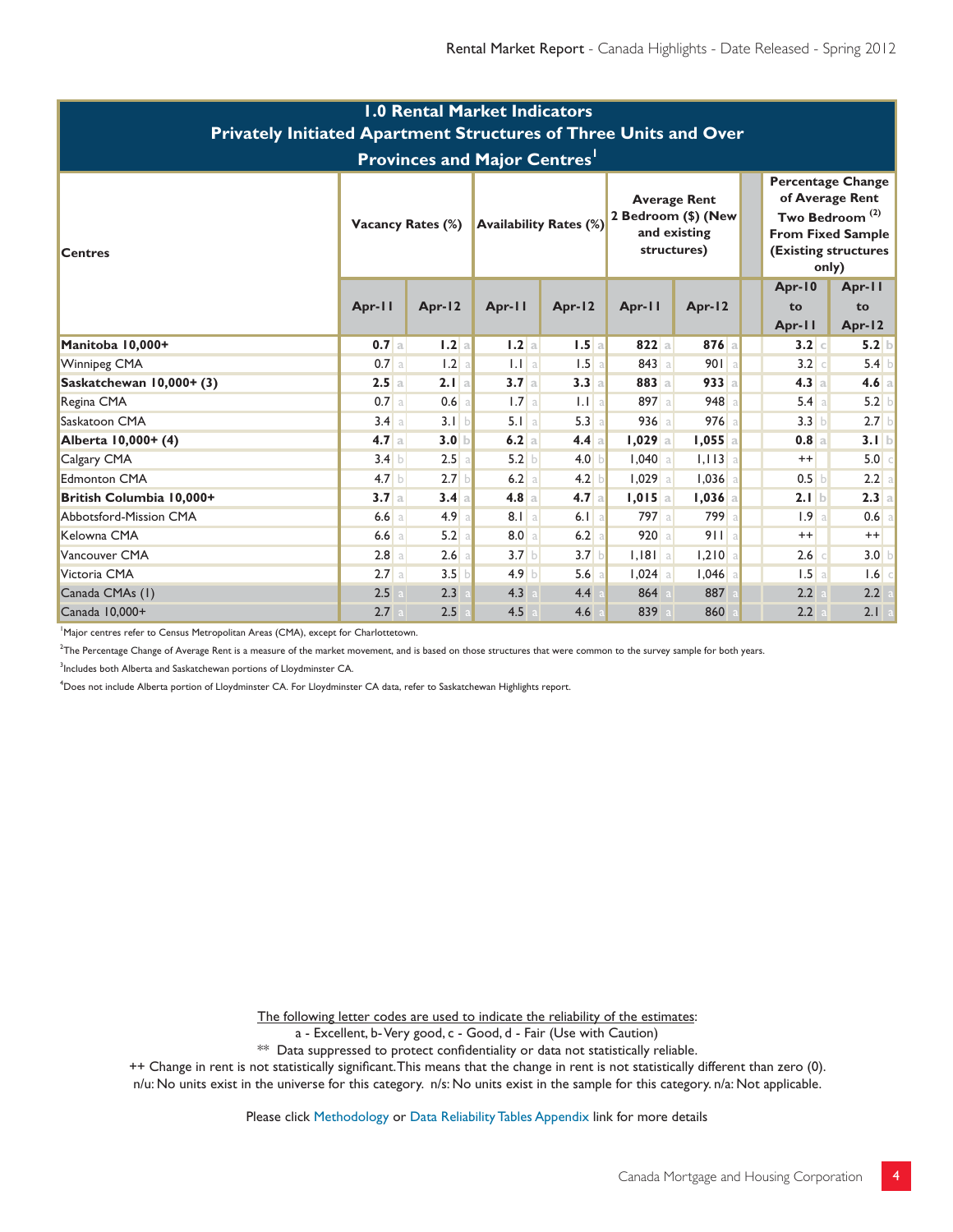### **Technical note:**

*Difference between Percentage Change of Average Rents (Existing and New Structures) AND Percentage Change of Average Rents from Fixed Sample (Existing Structures Only):*

Percentage Change of Average Rents (New and Existing Structures): The increase/decrease obtained from the calculation of percentage change of average rents between two years (example: \$500 in the previous year vs. \$550 in current survey represents an increase of 10 percent) is impacted by changes in the composition of the rental universe (e.g. the inclusion of newly built luxury rental buildings in the survey, rental units renovated/upgraded or changing tenants could put upward pressure on average rents in comparison to the previous year) as well as by the rent level movement (e.g. increase/decrease in the level of rents that landlords charge their tenants).

Percentage Change of Average Rents from Fixed Sample (Existing Structures Only): This is a measure that estimates the rent level movement. The estimate is based on structures that were common to the survey sample for both the previous year and the current Rental Market Surveys. However, some composition effects still remain e.g. rental units renovated/upgraded or changing tenants because the survey does not collect data to such level of details.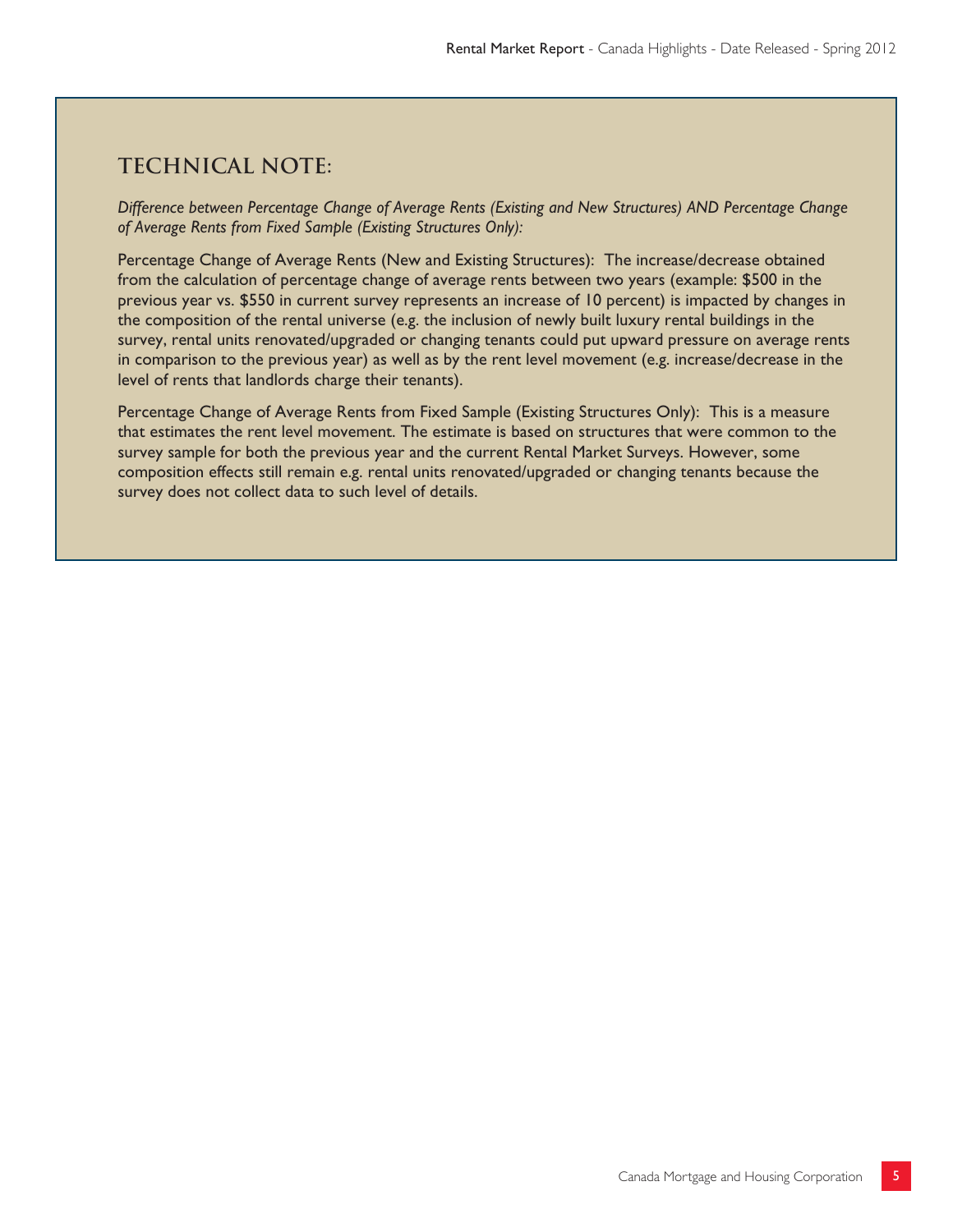## METHODOLOGY FOR RENTAL MARKET SURVEY

Canada Mortgage and Housing Corporation (CMHC) conducts the **Rental Market Survey** (RMS) every year in April and October to estimate the relative strengths in the rental market. The survey is conducted on a sample basis in all urban areas with populations of 10,000 and more. The survey targets only privately initiated structures with at least three rental units, which have been on the market for at least three months. The survey collects market rent, available and vacant unit data for all sampled structures. The survey is conducted by a combination of telephone interviews and site visits, and information is obtained from the owner, manager, or building superintendent. The survey is conducted during the first two weeks of April/October, and the results reflect market conditions at that time.

CMHC's Rental Market Survey provides a snapshot of vacancy and availability rates, and average rents in both new and existing structures. There also exists a measure for the change in rent that is calculated based on existing structures only. The estimate is based on structures that were common to the survey sample for both the previous year and the current Rental Market Surveys. The change in rent in existing structures is an estimate of the change in rent that the landlords charge and removes compositional effects on the rent level movement due to new buildings, conversions, and survey sample rotation. The estimate of per cent change in rent is available in all Canada and Provincial Highlights publications, and also in the CMA reports (fall survey only). The rent levels in new and existing structures are also published. While the per cent change in rents in existing structures published in the reports are statistically significant, changes in rents that one might calculate based on rent levels in new and existing structures may or may not be statistically significant.

## **Definitions**

**Availability:** A rental unit is considered available if the existing tenant has given, or has received, notice to move, and a new tenant has not signed a lease; or the unit is vacant (see definition of vacancy below).

**Rent:** The rent refers to the actual amount tenants pay for their unit. No adjustments are made for the inclusion or exclusion of amenities and services such as heat, hydro, parking, and hot water. For available and vacant units, the rent is the amount the owner is asking for the unit.

It should be noted that the average rents reported in this publication provide a sound indication of the amounts paid by unit size and geographical sector. Utilities such as heating, electricity and hot water may or may not be included in the rent.

**Rental Apartment Structure:** Any building containing three or more rental units, of which at least one unit is not ground oriented. Owneroccupied units are not included in the rental building unit count.

**Rental Row (Townhouse) Structure:** Any building containing three or more rental units, all of which are ground oriented with vertical divisions. Owner-occupied units are not included in the rental building unit count. These row units in some centres are commonly referred to as townhouses.

**Vacancy:** A unit is considered vacant if, at the time of the survey, it is physically unoccupied and available for immediate rental.

#### **Definitions of Census Areas referred to in this publication are as follows:**

A census metropolitan area (CMA) or a census agglomeration (CA) is formed by one or more adjacent municipalities centred on a large urban area (known as the urban core). The census population count of the urban core is at least 10,000 to form a census agglomeration and at least 100,000 to form a census metropolitan area. To be included in the CMA or CA, other adjacent municipalities must have a high degree of integration with the central urban area, as measured by commuting flows derived from census place of work data. CMAs and CAs contain whole municipalities or Census Subdivisions.

October 2011 data presented in this publication is based on Statistics Canada's 2006 Census area definitions. April 2012 data presented in this publication is based on Statistics Canada's 2011 Census area definitions.

#### **Acknowledgement**

The Rental Market Survey could not have been conducted without the cooperation of the rental property owners, managers, and building superintendents throughout Canada. CMHC acknowledges their hard work and assistance in providing timely and accurate information. As a result of their contribution, CMHC is able to provide information that benefits the entire housing industry.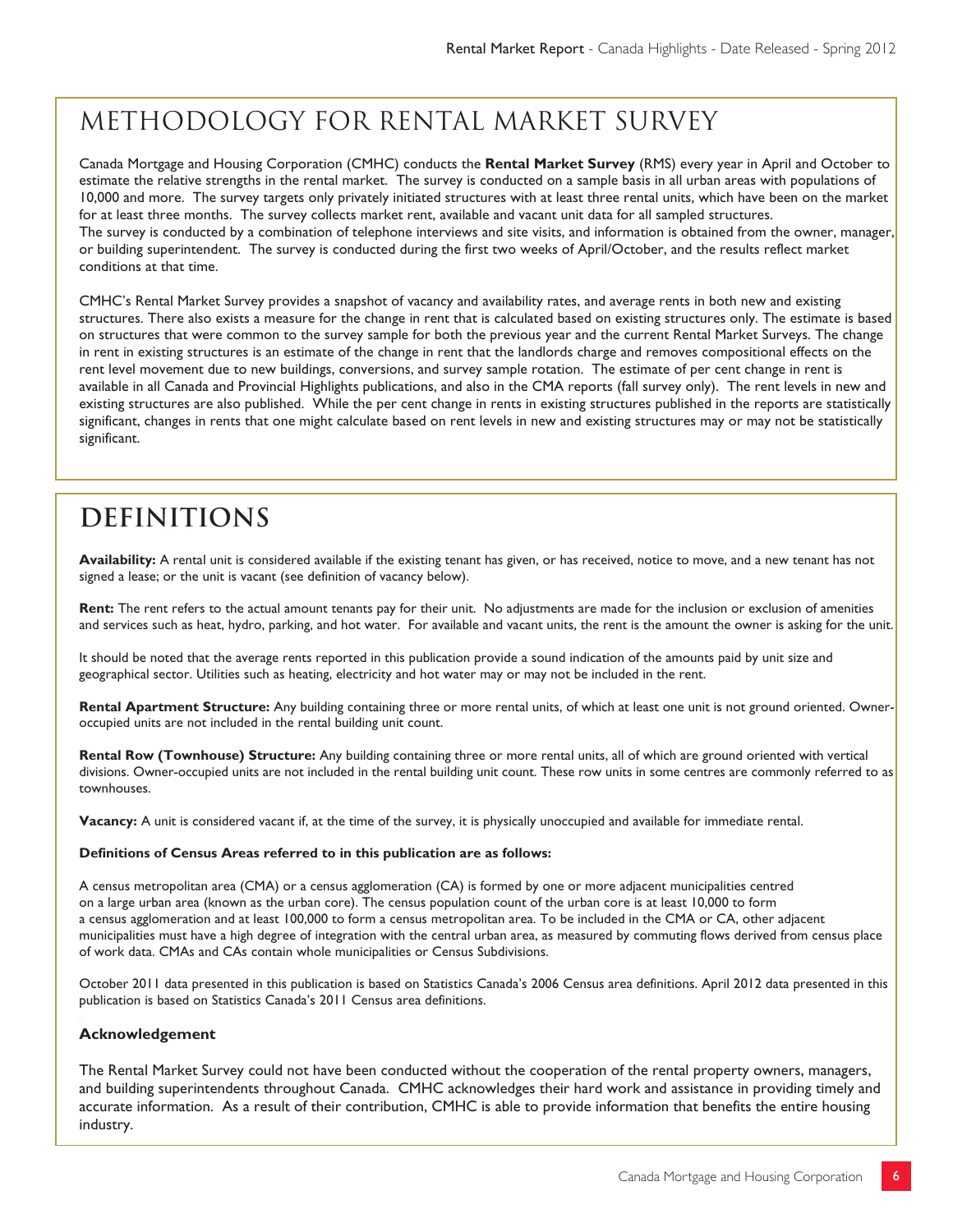## CMHC—Home to Canadians

Canada Mortgage and Housing Corporation (CMHC) has been Canada's national housing agency for more than 65 years.

Together with other housing stakeholders, we help ensure that the Canadian housing system remains one of the best in the world. We are committed to helping Canadians access a wide choice of quality, environmentally sustainable and affordable housing solutions that will continue to create vibrant and healthy communities and cities across the country.

For more information, visit our website at www.cmhc.ca

You can also reach us by phone at 1-800-668-2642 or by fax at 1-800-245-9274. Outside Canada call 613-748-2003 or fax to 613-748-2016.

Canada Mortgage and Housing Corporation supports the Government of Canada policy on access to information for people with disabilities. If you wish to obtain this publication in alternative formats, call 1-800-668-2642.

The Market Analysis Centre's (MAC) electronic suite of national standardized products is available for free on CMHC's website. You can view, print, download or subscribe to future editions and get market information e-mailed automatically to you the same day it is released. It's quick and convenient! Go to www.cmhc.ca/housingmarketinformation

For more information on MAC and the wealth of housing market information available to you, visit us today at www.cmhc.ca/housingmarketinformation

To subscribe to priced, printed editions of MAC publications, call 1-800-668-2642.

©2012 Canada Mortgage and Housing Corporation. All rights reserved. CMHC grants reasonable rights of use of this publication's content solely for personal, corporate or public policy research, and educational purposes. This permission consists of the right to use the content for general reference purposes in written analyses and in the reporting of results, conclusions, and forecasts including the citation of limited amounts of supporting data extracted from this publication. Reasonable and limited rights of use are also permitted in commercial publications subject to the above criteria, and CMHC's right to request that such use be discontinued for any reason.

Any use of the publication's content must include the source of the information, including statistical data, acknowledged as follows:

Source: CMHC (or "Adapted from CMHC," if appropriate), name of product, year and date of publication issue.

Other than as outlined above, the content of the publication cannot be reproduced or transmitted to any person or, if acquired by an organization, to users outside the organization. Placing the publication, in whole or part, on a website accessible to the public or on any website accessible to persons not directly employed by the organization is not permitted. To use the content of any CMHC Market Analysis publication for any purpose other than the general reference purposes set out above or to request permission to reproduce large portions of, or entire CMHC Market Analysis publications, please contact: the Canadian Housing Information Centre (CHIC) at chic@cmhc.ca; 613-748-2367 or 1-800-668-2642.

For permission, please provide CHIC with the following information: Publication's name, year and date of issue.

Without limiting the generality of the foregoing, no portion of the content may be translated from English or French into any other language without the prior written permission of Canada Mortgage and Housing Corporation.

The information, analyses and opinions contained in this publication are based on various sources believed to be reliable, but their accuracy cannot be guaranteed. The information, analyses and opinions shall not be taken as representations for which Canada Mortgage and Housing Corporation or any of its employees shall incur responsibility.